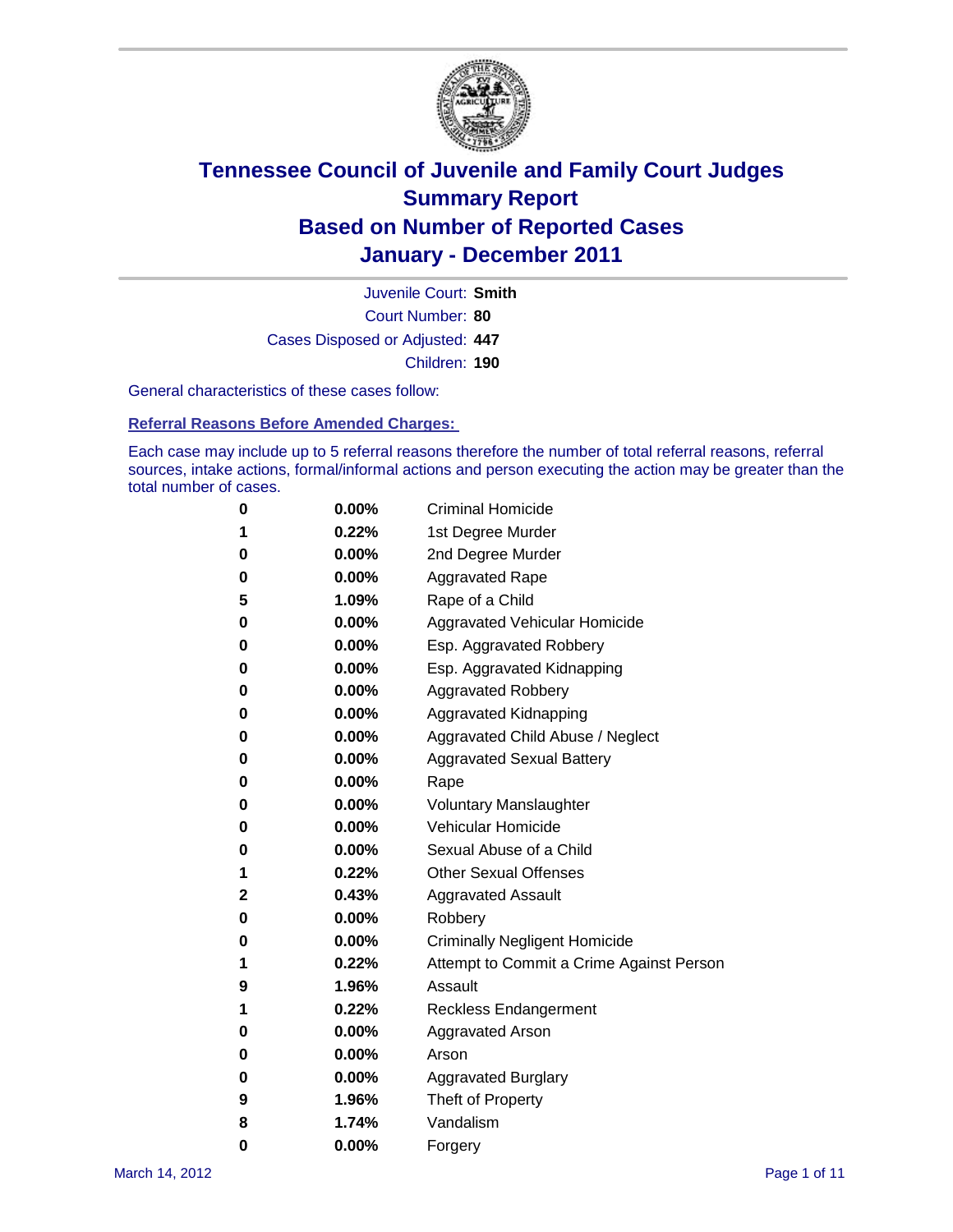

Court Number: **80** Juvenile Court: **Smith** Cases Disposed or Adjusted: **447** Children: **190**

#### **Referral Reasons Before Amended Charges:**

Each case may include up to 5 referral reasons therefore the number of total referral reasons, referral sources, intake actions, formal/informal actions and person executing the action may be greater than the total number of cases.

| 0  | 0.00%    | <b>Worthless Checks</b>                                     |
|----|----------|-------------------------------------------------------------|
| 0  | 0.00%    | Illegal Possession / Fraudulent Use of Credit / Debit Cards |
| 3  | 0.65%    | <b>Burglary</b>                                             |
| 0  | 0.00%    | Unauthorized Use of a Vehicle                               |
| 0  | 0.00%    | <b>Cruelty to Animals</b>                                   |
| 0  | 0.00%    | Sale of Controlled Substances                               |
| 0  | 0.00%    | <b>Other Drug Offenses</b>                                  |
| 6  | 1.30%    | <b>Possession of Controlled Substances</b>                  |
| 0  | 0.00%    | <b>Criminal Attempt</b>                                     |
| 1  | 0.22%    | Carrying Weapons on School Property                         |
| 0  | 0.00%    | Unlawful Carrying / Possession of a Weapon                  |
| 0  | 0.00%    | <b>Evading Arrest</b>                                       |
| 0  | 0.00%    | Escape                                                      |
| 1  | 0.22%    | Driving Under Influence (DUI)                               |
| 4  | 0.87%    | Possession / Consumption of Alcohol                         |
| 0  | 0.00%    | Resisting Stop, Frisk, Halt, Arrest or Search               |
| 0  | 0.00%    | <b>Aggravated Criminal Trespass</b>                         |
| 1  | 0.22%    | Harassment                                                  |
| 0  | 0.00%    | Failure to Appear                                           |
| 0  | 0.00%    | Filing a False Police Report                                |
| 0  | 0.00%    | Criminal Impersonation                                      |
| 0  | 0.00%    | <b>Disorderly Conduct</b>                                   |
| 3  | 0.65%    | <b>Criminal Trespass</b>                                    |
| 1  | 0.22%    | <b>Public Intoxication</b>                                  |
| 0  | 0.00%    | Gambling                                                    |
| 7  | 1.52%    | <b>Traffic</b>                                              |
| 0  | 0.00%    | <b>Local Ordinances</b>                                     |
| 0  | 0.00%    | Violation of Wildlife Regulations                           |
| 0  | $0.00\%$ | Contempt of Court                                           |
| 14 | 3.04%    | Violation of Probation                                      |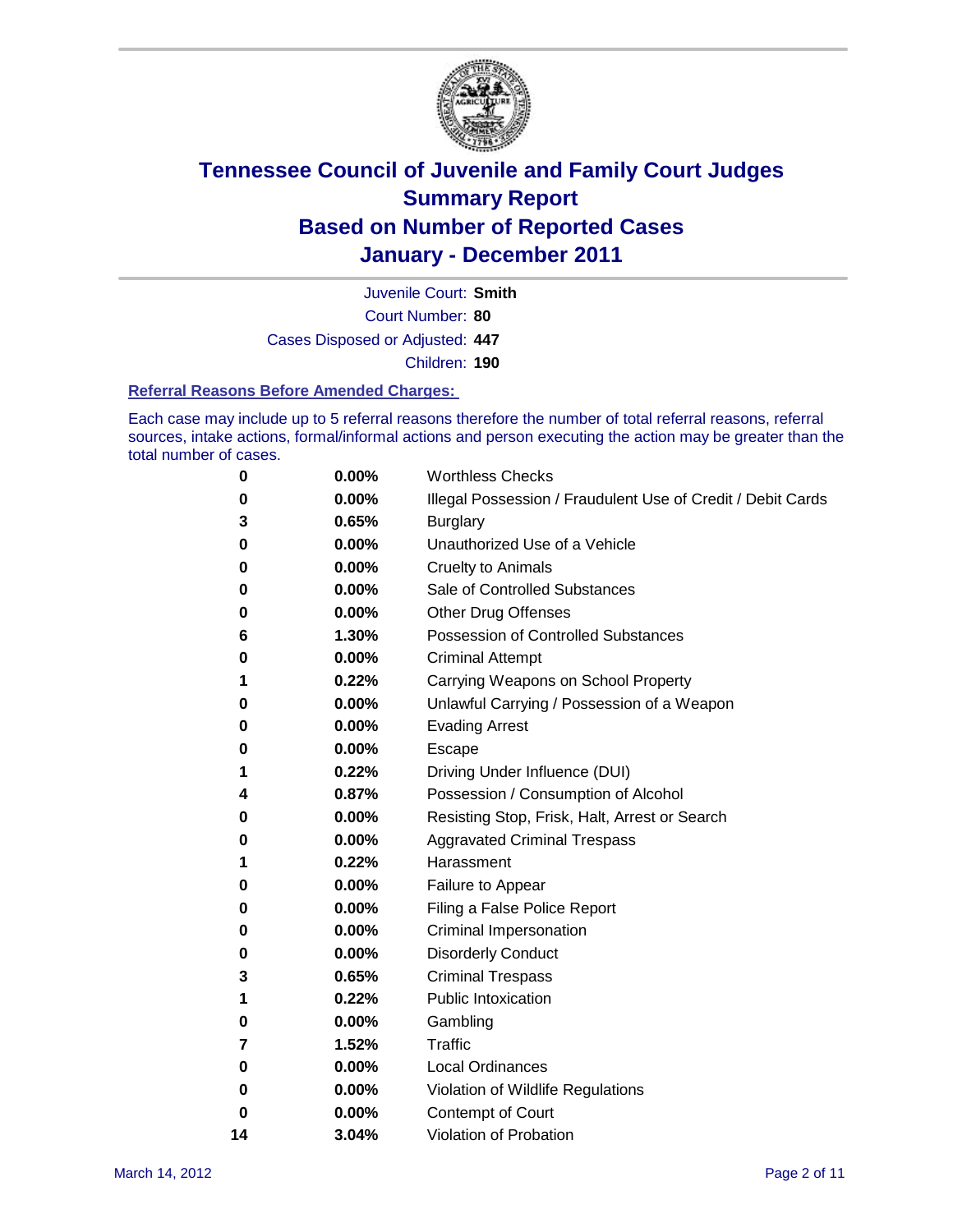

Court Number: **80** Juvenile Court: **Smith** Cases Disposed or Adjusted: **447** Children: **190**

#### **Referral Reasons Before Amended Charges:**

Each case may include up to 5 referral reasons therefore the number of total referral reasons, referral sources, intake actions, formal/informal actions and person executing the action may be greater than the total number of cases.

| 1        | 0.22%          | Other                                  |
|----------|----------------|----------------------------------------|
| 0        | 0.00%          | <b>Consent to Marry</b>                |
| 0        | 0.00%          | <b>Request for Medical Treatment</b>   |
| 0        | 0.00%          | <b>Child Support</b>                   |
| 0        | 0.00%          | Paternity / Legitimation               |
| 1        | 0.22%          | Visitation                             |
| 0        | 0.00%          | Custody                                |
| 0        | 0.00%          | <b>Foster Care Review</b>              |
| 0        | 0.00%          | <b>Administrative Review</b>           |
| 240      | 52.17%         | <b>Judicial Review</b>                 |
| $\bf{0}$ | 0.00%          | Violation of Informal Adjustment       |
| $\bf{0}$ | 0.00%          | <b>Violation of Pretrial Diversion</b> |
| 0        | 0.00%          | <b>Termination of Parental Rights</b>  |
| 119      | 25.87%         | Dependency / Neglect                   |
| $\bf{0}$ | 0.00%          | <b>Physically Abused Child</b>         |
| 0        | 0.00%          | Sexually Abused Child                  |
|          | 0.22%          | Violation of Curfew                    |
| 0        | 0.00%          | Violation of a Valid Court Order       |
| 0        | 0.00%          | Possession of Tobacco Products         |
| 0        | 0.00%          | Out-of-State Runaway                   |
| 4        | 0.87%          | Truancy<br>In-State Runaway            |
| 12<br>4  | 2.61%<br>0.87% | <b>Unruly Behavior</b>                 |
|          |                |                                        |
| 0        | 0.00%          | Violation of Aftercare                 |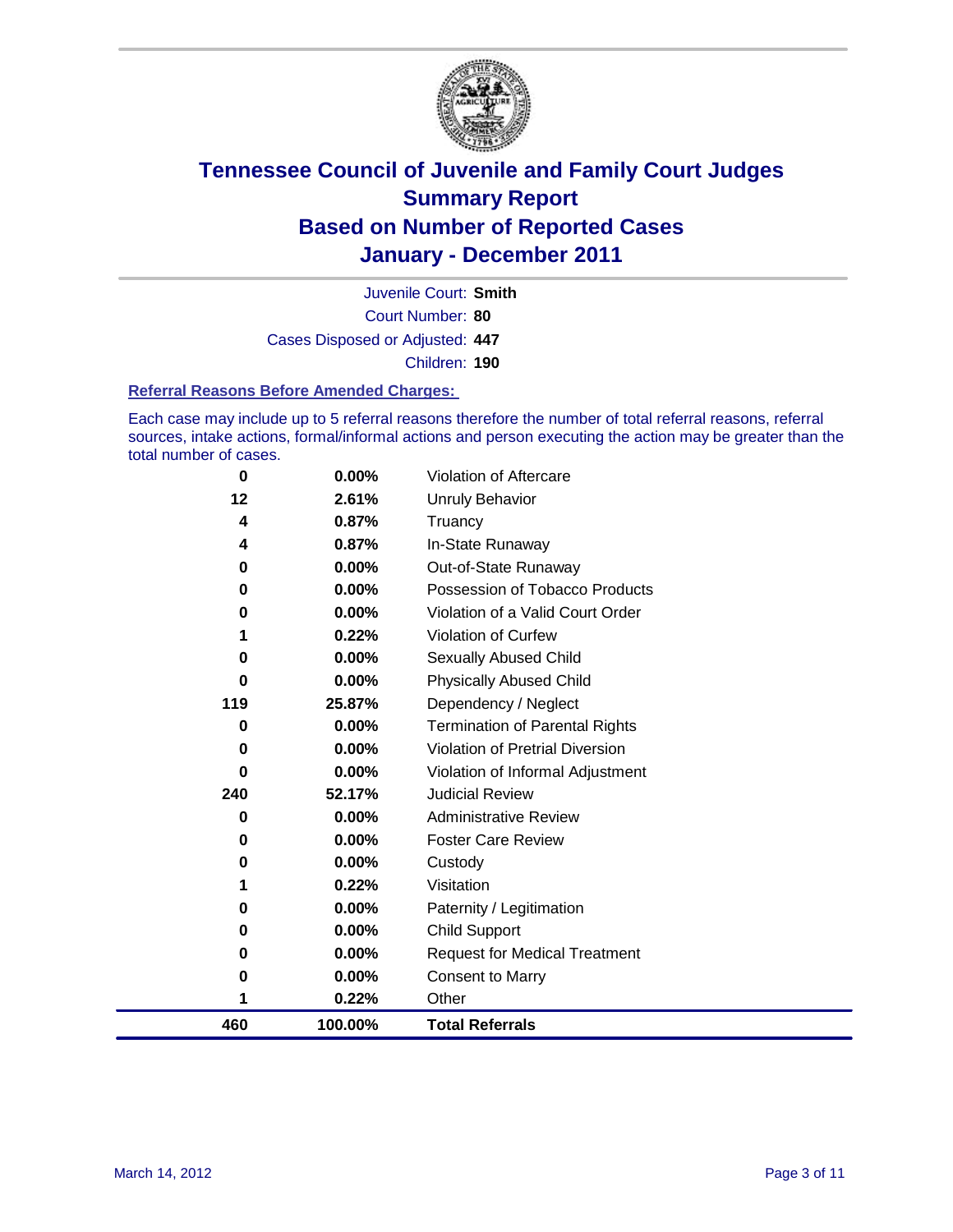

| 460                        | 100.00%                         | <b>Total Referral Sources</b>     |  |
|----------------------------|---------------------------------|-----------------------------------|--|
| 1                          | 0.22%                           | Other                             |  |
| 0                          | $0.00\%$                        | Unknown                           |  |
| 0                          | $0.00\%$                        | Hospital                          |  |
| 0                          | $0.00\%$                        | Child & Parent                    |  |
| 9                          | 1.96%                           | Victim                            |  |
| 1                          | 0.22%                           | <b>Other Court</b>                |  |
| 1                          | 0.22%                           | Social Agency                     |  |
| 244                        | 53.04%                          | <b>Court Staff</b>                |  |
| 0                          | 0.00%                           | <b>District Attorney's Office</b> |  |
| 0                          | $0.00\%$                        | <b>Other State Department</b>     |  |
| 129                        | 28.04%                          | <b>DCS</b>                        |  |
| 0                          | $0.00\%$                        | <b>CSA</b>                        |  |
| 4                          | 0.87%                           | School                            |  |
| 0                          | $0.00\%$                        | Self                              |  |
| 1                          | 0.22%                           | <b>Relatives</b>                  |  |
| 15                         | 3.26%                           | Parents                           |  |
| 55                         | 11.96%                          | Law Enforcement                   |  |
| <b>Referral Sources: 1</b> |                                 |                                   |  |
|                            |                                 | Children: 190                     |  |
|                            | Cases Disposed or Adjusted: 447 |                                   |  |
| Court Number: 80           |                                 |                                   |  |
|                            | Juvenile Court: Smith           |                                   |  |
|                            |                                 |                                   |  |

### **Age of Child at Referral: 2**

| 190 | 100.00% | <b>Total Child Count</b> |
|-----|---------|--------------------------|
| 0   | 0.00%   | <b>Unknown</b>           |
| 0   | 0.00%   | Ages 19 and Over         |
| 28  | 14.74%  | Ages 17 through 18       |
| 46  | 24.21%  | Ages 15 through 16       |
| 19  | 10.00%  | Ages 13 through 14       |
| 13  | 6.84%   | Ages 11 through 12       |
| 84  | 44.21%  | Ages 10 and Under        |
|     |         |                          |

<sup>1</sup> If different than number of Referral Reasons (460), verify accuracy of your court's data.

<sup>2</sup> One child could be counted in multiple categories, verify accuracy of your court's data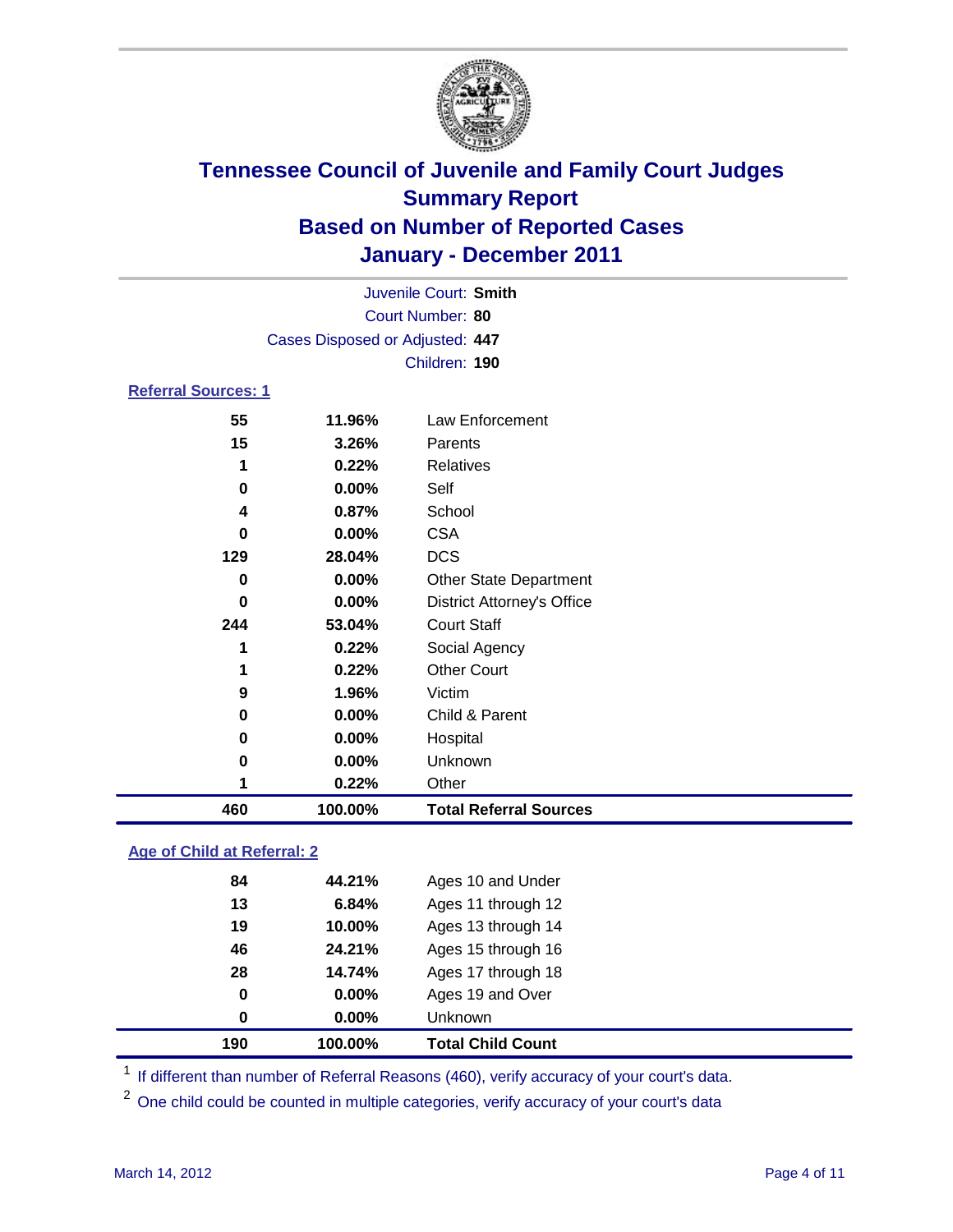

| Juvenile Court: Smith                   |                                 |                          |  |  |
|-----------------------------------------|---------------------------------|--------------------------|--|--|
| Court Number: 80                        |                                 |                          |  |  |
|                                         | Cases Disposed or Adjusted: 447 |                          |  |  |
|                                         |                                 | Children: 190            |  |  |
| Sex of Child: 1                         |                                 |                          |  |  |
| 104                                     | 54.74%                          | Male                     |  |  |
| 86                                      | 45.26%                          | Female                   |  |  |
| $\mathbf 0$                             | 0.00%                           | Unknown                  |  |  |
| 190                                     | 100.00%                         | <b>Total Child Count</b> |  |  |
| Race of Child: 1                        |                                 |                          |  |  |
| 161                                     | 84.74%                          | White                    |  |  |
| 6                                       | 3.16%                           | African American         |  |  |
| 0                                       | 0.00%                           | Native American          |  |  |
| $\bf{0}$                                | 0.00%                           | Asian                    |  |  |
| 22                                      | 11.58%                          | Mixed                    |  |  |
| 1                                       | 0.53%                           | Unknown                  |  |  |
| 190                                     | 100.00%                         | <b>Total Child Count</b> |  |  |
| <b>Hispanic Origin: 1</b>               |                                 |                          |  |  |
| 9                                       | 4.74%                           | Yes                      |  |  |
| 181                                     | 95.26%                          | No                       |  |  |
| $\mathbf 0$                             | 0.00%                           | Unknown                  |  |  |
| 190                                     | 100.00%                         | <b>Total Child Count</b> |  |  |
| <b>School Enrollment of Children: 1</b> |                                 |                          |  |  |
| 136                                     | 71.58%                          | Yes                      |  |  |
| 41                                      | 21.58%                          | No                       |  |  |
| 13                                      | 6.84%                           | Unknown                  |  |  |
| 190                                     | 100.00%                         | <b>Total Child Count</b> |  |  |

One child could be counted in multiple categories, verify accuracy of your court's data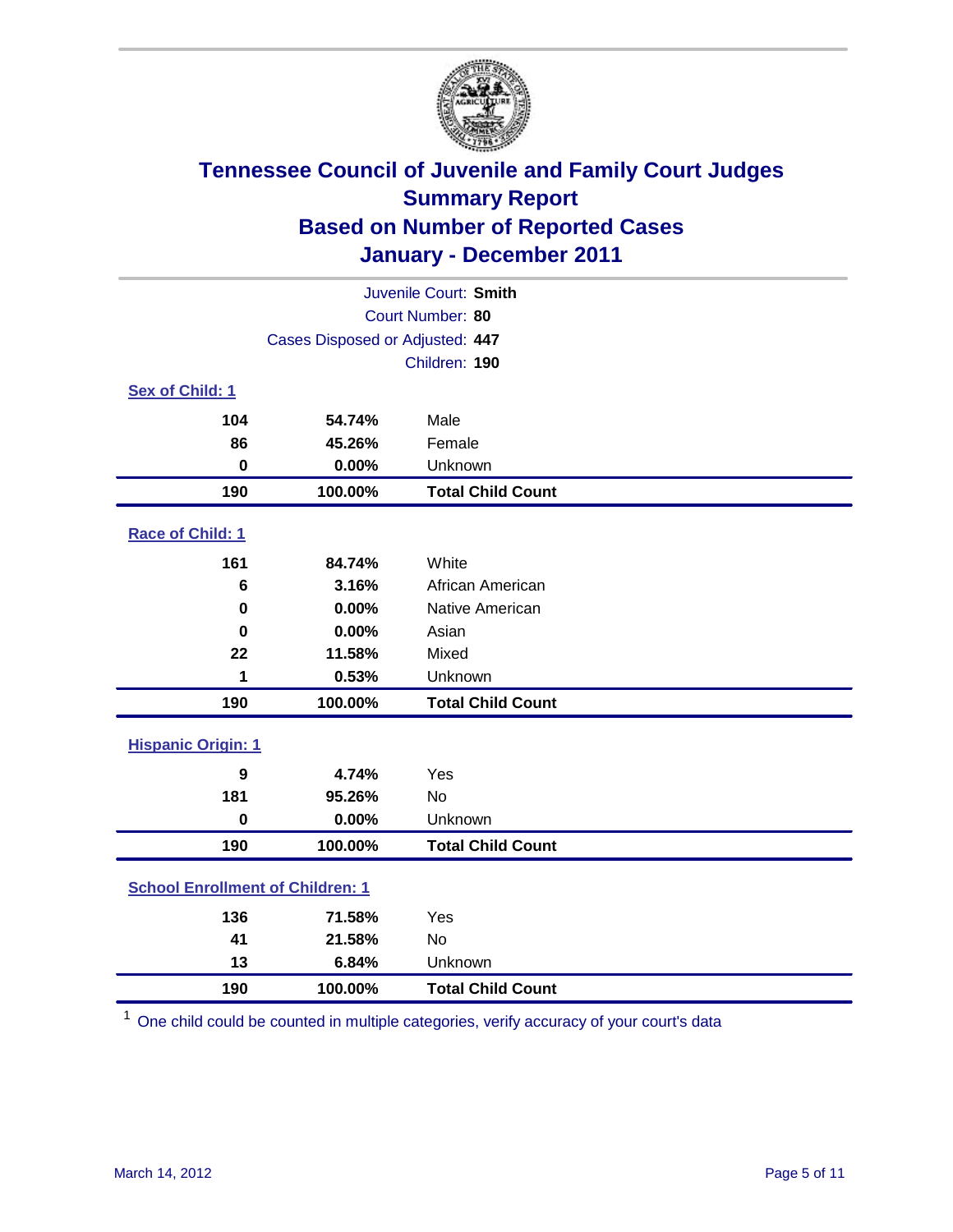

Court Number: **80** Juvenile Court: **Smith** Cases Disposed or Adjusted: **447** Children: **190**

#### **Living Arrangement of Child at Time of Referral: 1**

| 190 | 100.00%  | <b>Total Child Count</b>     |
|-----|----------|------------------------------|
| 0   | 0.00%    | Other                        |
| 2   | 1.05%    | Unknown                      |
| 0   | $0.00\%$ | Independent                  |
| 0   | $0.00\%$ | In an Institution            |
| 0   | $0.00\%$ | In a Residential Center      |
| 5   | 2.63%    | In a Group Home              |
| 29  | 15.26%   | With Foster Family           |
| 1   | 0.53%    | With Adoptive Parents        |
| 60  | 31.58%   | <b>With Relatives</b>        |
| 14  | $7.37\%$ | With Father                  |
| 48  | 25.26%   | With Mother                  |
| 12  | 6.32%    | With Mother and Stepfather   |
| 4   | 2.11%    | With Father and Stepmother   |
| 15  | 7.89%    | With Both Biological Parents |
|     |          |                              |

### **Type of Detention: 2**

| 447 | 100.00%  | <b>Total Detention Count</b> |  |
|-----|----------|------------------------------|--|
| 0   | $0.00\%$ | Other                        |  |
| 440 | 98.43%   | Does Not Apply               |  |
| 0   | $0.00\%$ | <b>Unknown</b>               |  |
| 0   | $0.00\%$ | Psychiatric Hospital         |  |
| 0   | 0.00%    | Jail - No Separation         |  |
| 0   | $0.00\%$ | Jail - Partial Separation    |  |
| 1   | 0.22%    | Jail - Complete Separation   |  |
| 5   | 1.12%    | Juvenile Detention Facility  |  |
| 1   | 0.22%    | Non-Secure Placement         |  |
|     |          |                              |  |

<sup>1</sup> One child could be counted in multiple categories, verify accuracy of your court's data

<sup>2</sup> If different than number of Cases (447) verify accuracy of your court's data.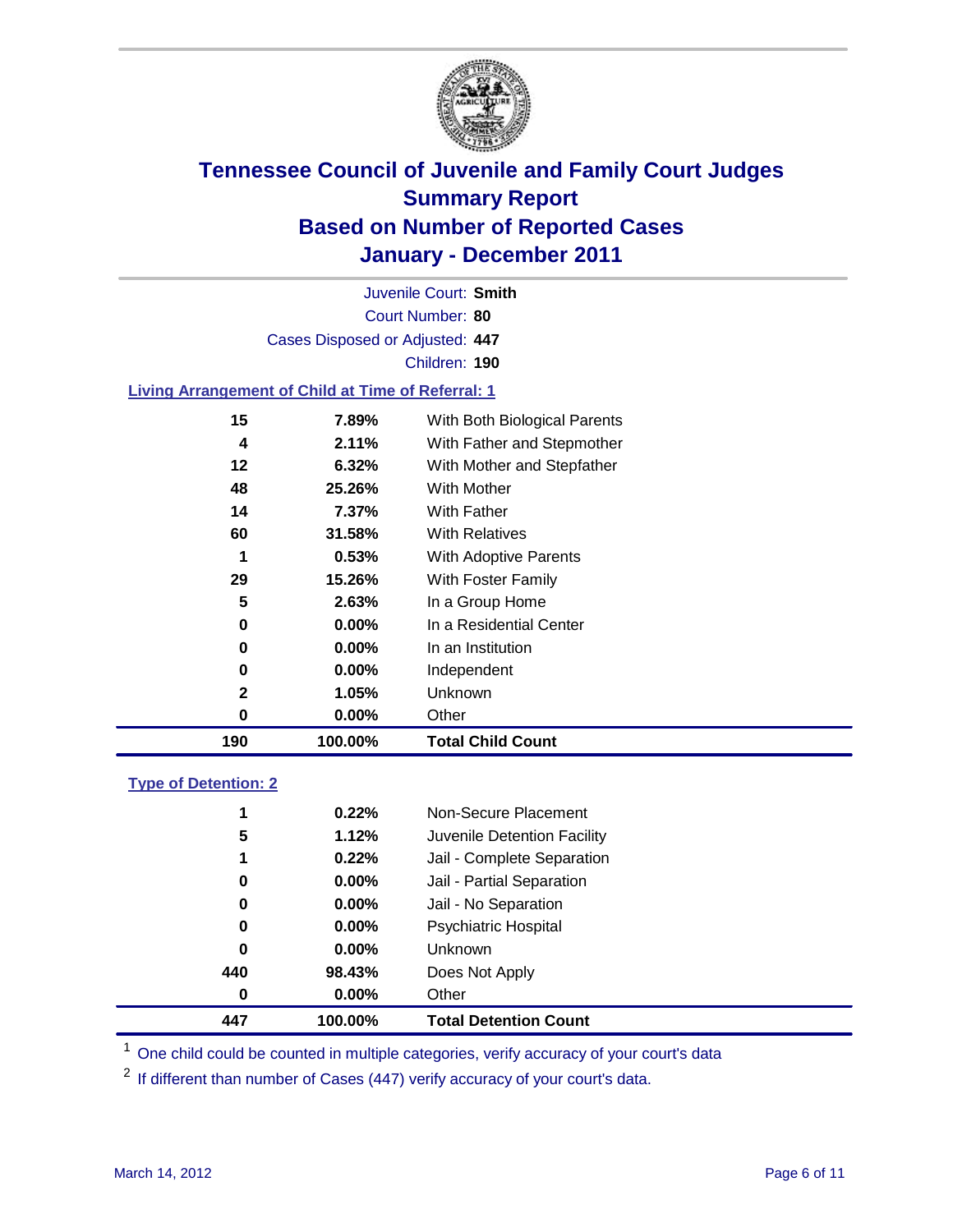

|                                                    | Juvenile Court: Smith           |                                      |  |  |  |
|----------------------------------------------------|---------------------------------|--------------------------------------|--|--|--|
|                                                    | Court Number: 80                |                                      |  |  |  |
|                                                    | Cases Disposed or Adjusted: 447 |                                      |  |  |  |
|                                                    |                                 | Children: 190                        |  |  |  |
| <b>Placement After Secure Detention Hearing: 1</b> |                                 |                                      |  |  |  |
| 4                                                  | 0.89%                           | Returned to Prior Living Arrangement |  |  |  |
| $\mathbf{2}$                                       | 0.45%                           | Juvenile Detention Facility          |  |  |  |
| $\bf{0}$                                           | 0.00%                           | Jail                                 |  |  |  |
| 0                                                  | 0.00%                           | Shelter / Group Home                 |  |  |  |
| 1                                                  | 0.22%                           | <b>Foster Family Home</b>            |  |  |  |
| $\bf{0}$                                           | 0.00%                           | Psychiatric Hospital                 |  |  |  |
| 0                                                  | $0.00\%$                        | <b>Unknown</b>                       |  |  |  |
| 440                                                | 98.43%                          | Does Not Apply                       |  |  |  |
| $\mathbf 0$                                        | 0.00%                           | Other                                |  |  |  |
| 447                                                | 100.00%                         | <b>Total Placement Count</b>         |  |  |  |
|                                                    |                                 |                                      |  |  |  |
| <b>Intake Actions: 2</b>                           |                                 |                                      |  |  |  |
| 203                                                | 44.13%                          | <b>Petition Filed</b>                |  |  |  |
| 1                                                  | 0.22%                           | <b>Motion Filed</b>                  |  |  |  |
| 8                                                  | 1.74%                           | <b>Citation Processed</b>            |  |  |  |
| 0                                                  | 0.00%                           | Notification of Paternity Processed  |  |  |  |
| 247                                                | 53.70%                          | Scheduling of Judicial Review        |  |  |  |
| $\bf{0}$                                           | 0.00%                           | Scheduling of Administrative Review  |  |  |  |
| 0                                                  | 0.00%                           | Scheduling of Foster Care Review     |  |  |  |
| $\bf{0}$                                           | 0.00%                           | Unknown                              |  |  |  |
| 0                                                  | 0.00%                           | Does Not Apply                       |  |  |  |
|                                                    | 0.22%                           | Other                                |  |  |  |
| 460                                                | 100.00%                         | <b>Total Intake Count</b>            |  |  |  |

<sup>1</sup> If different than number of Cases (447) verify accuracy of your court's data.

<sup>2</sup> If different than number of Referral Reasons (460), verify accuracy of your court's data.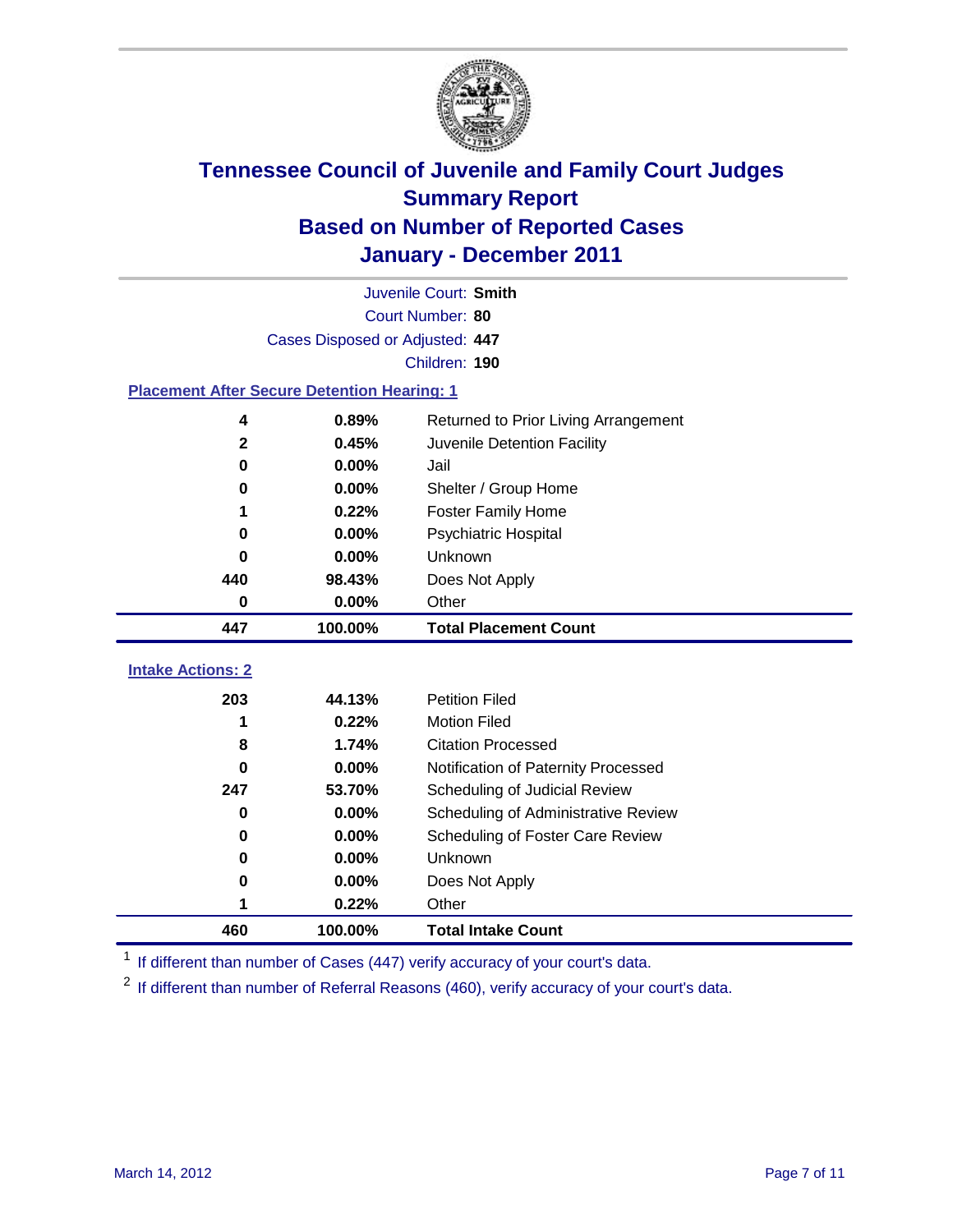

Court Number: **80** Juvenile Court: **Smith** Cases Disposed or Adjusted: **447** Children: **190**

#### **Last Grade Completed by Child: 1**

| 38                                      | 20.00%  | Too Young for School         |  |
|-----------------------------------------|---------|------------------------------|--|
| 0                                       | 0.00%   | Preschool                    |  |
| $\mathbf 0$                             | 0.00%   | Kindergarten                 |  |
| 0                                       | 0.00%   | 1st Grade                    |  |
| 0                                       | 0.00%   | 2nd Grade                    |  |
| $\mathbf 2$                             | 1.05%   | 3rd Grade                    |  |
| 1                                       | 0.53%   | 4th Grade                    |  |
| $\bf{0}$                                | 0.00%   | 5th Grade                    |  |
| 3                                       | 1.58%   | 6th Grade                    |  |
| 7                                       | 3.68%   | 7th Grade                    |  |
| 9                                       | 4.74%   | 8th Grade                    |  |
| 21                                      | 11.05%  | 9th Grade                    |  |
| 15                                      | 7.89%   | 10th Grade                   |  |
| 12                                      | 6.32%   | 11th Grade                   |  |
| 0                                       | 0.00%   | 12th Grade                   |  |
| 0                                       | 0.00%   | Non-Graded Special Ed        |  |
| 0                                       | 0.00%   | <b>GED</b>                   |  |
| 3                                       | 1.58%   | Graduated                    |  |
| 0                                       | 0.00%   | <b>Never Attended School</b> |  |
| 79                                      | 41.58%  | Unknown                      |  |
| $\bf{0}$                                | 0.00%   | Other                        |  |
| 190                                     | 100.00% | <b>Total Child Count</b>     |  |
| <b>Enrolled in Special Education: 1</b> |         |                              |  |

| 190                                   | 100.00% | <b>Total Child Count</b> |  |  |
|---------------------------------------|---------|--------------------------|--|--|
| 93                                    | 48.95%  | Unknown                  |  |  |
| 84                                    | 44.21%  | No                       |  |  |
| 13                                    | 6.84%   | Yes                      |  |  |
| $\mathbf{r}$ only a  opposite example |         |                          |  |  |

One child could be counted in multiple categories, verify accuracy of your court's data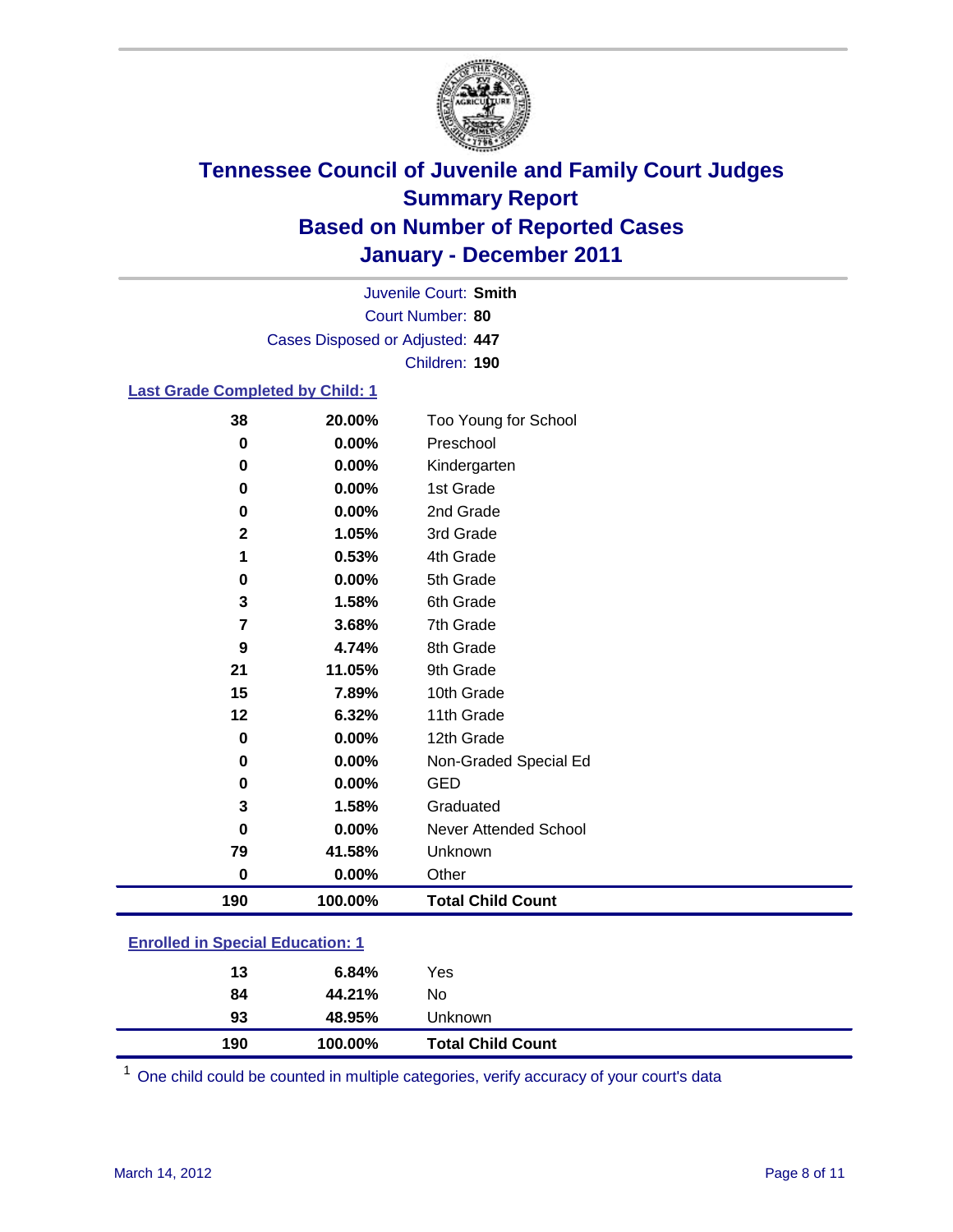

|     |                                 | Juvenile Court: Smith     |  |  |  |
|-----|---------------------------------|---------------------------|--|--|--|
|     |                                 | Court Number: 80          |  |  |  |
|     | Cases Disposed or Adjusted: 447 |                           |  |  |  |
|     |                                 | Children: 190             |  |  |  |
|     | <b>Action Executed By: 1</b>    |                           |  |  |  |
| 460 | 100.00%                         | Judge                     |  |  |  |
| 0   | $0.00\%$                        | Magistrate                |  |  |  |
| 0   | $0.00\%$                        | <b>YSO</b>                |  |  |  |
| 0   | 0.00%                           | Other                     |  |  |  |
| 0   | 0.00%                           | Unknown                   |  |  |  |
| 460 | 100.00%                         | <b>Total Action Count</b> |  |  |  |

### **Formal / Informal Actions: 1**

| 3   | 0.65%    | Dismissed                                        |
|-----|----------|--------------------------------------------------|
| 18  | 3.91%    | Retired / Nolle Prosequi                         |
| 44  | 9.57%    | <b>Complaint Substantiated Delinquent</b>        |
| 6   | 1.30%    | <b>Complaint Substantiated Status Offender</b>   |
| 40  | 8.70%    | <b>Complaint Substantiated Dependent/Neglect</b> |
| 0   | $0.00\%$ | <b>Complaint Substantiated Abused</b>            |
| 0   | $0.00\%$ | <b>Complaint Substantiated Mentally III</b>      |
| 0   | $0.00\%$ | Informal Adjustment                              |
| 3   | 0.65%    | <b>Pretrial Diversion</b>                        |
| 1   | 0.22%    | <b>Transfer to Adult Court Hearing</b>           |
| 0   | $0.00\%$ | Charges Cleared by Transfer to Adult Court       |
| 0   | $0.00\%$ | Special Proceeding                               |
| 38  | 8.26%    | <b>Review Concluded</b>                          |
| 307 | 66.74%   | Case Held Open                                   |
| 0   | $0.00\%$ | Other                                            |
| 0   | $0.00\%$ | Unknown                                          |
| 460 | 100.00%  | <b>Total Action Count</b>                        |

<sup>1</sup> If different than number of Referral Reasons (460), verify accuracy of your court's data.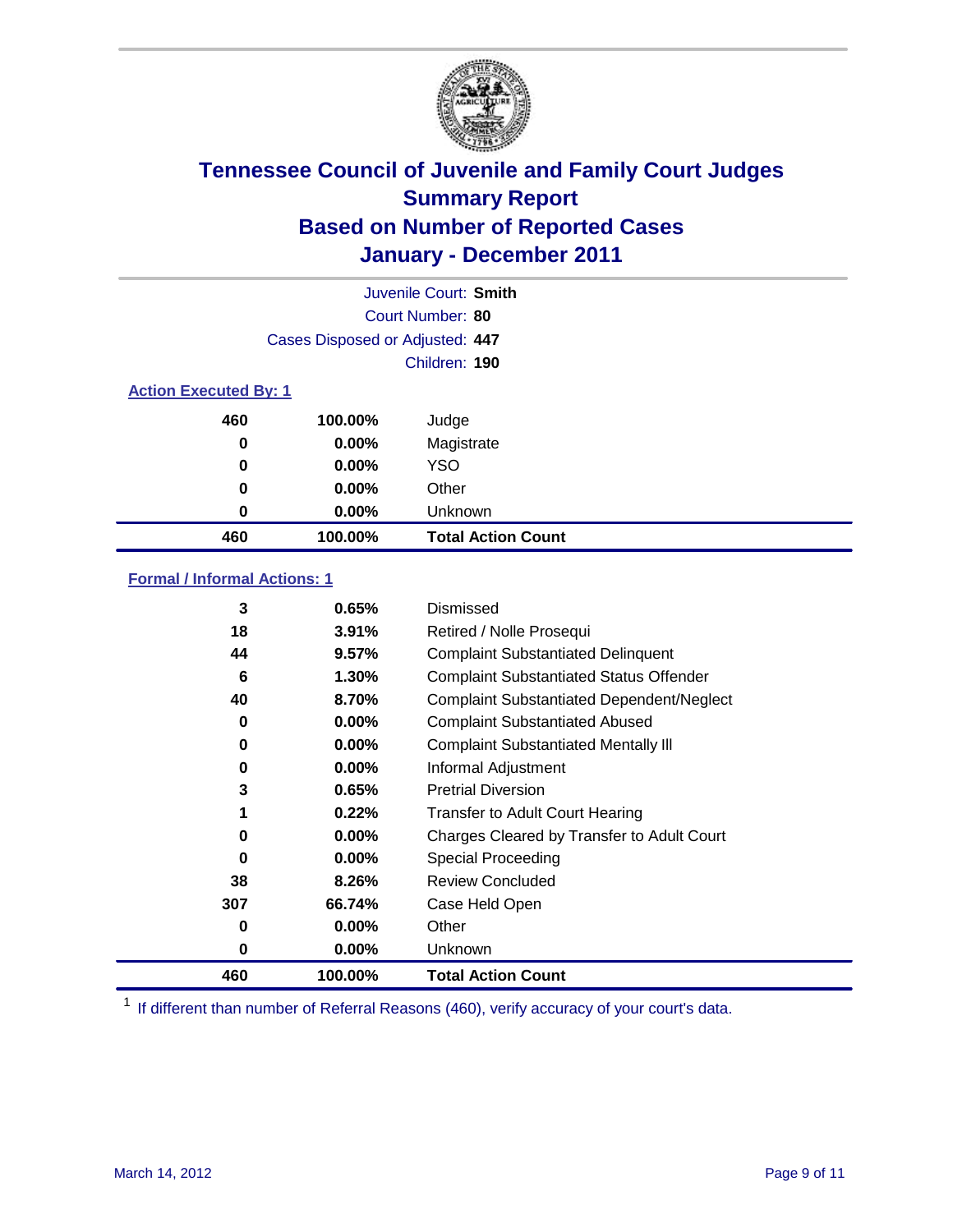

|                       |                                 | Juvenile Court: Smith                                 |
|-----------------------|---------------------------------|-------------------------------------------------------|
|                       |                                 | Court Number: 80                                      |
|                       | Cases Disposed or Adjusted: 447 |                                                       |
|                       |                                 | Children: 190                                         |
| <b>Case Outcomes:</b> |                                 | There can be multiple outcomes for one child or case. |
| 7                     | 0.81%                           | <b>Case Dismissed</b>                                 |
| 53                    | 6.16%                           | Case Retired or Nolle Prosequi                        |
| 1                     | 0.12%                           | Warned / Counseled                                    |
| 383                   | 44.53%                          | <b>Held Open For Review</b>                           |
| 11                    | 1.28%                           | Supervision / Probation to Juvenile Court             |
| 0                     | 0.00%                           | <b>Probation to Parents</b>                           |
| 3                     | 0.35%                           | Referral to Another Entity for Supervision / Service  |
| 19                    | 2.21%                           | Referred for Mental Health Counseling                 |
| 11                    | 1.28%                           | Referred for Alcohol and Drug Counseling              |
| 0                     | 0.00%                           | Referred to Alternative School                        |
| 0                     | 0.00%                           | Referred to Private Child Agency                      |
| $\mathbf{2}$          | 0.23%                           | Referred to Defensive Driving School                  |
| 0                     | 0.00%                           | Referred to Alcohol Safety School                     |
| 17                    | 1.98%                           | Referred to Juvenile Court Education-Based Program    |
| 2                     | 0.23%                           | Driver's License Held Informally                      |
| 1                     | 0.12%                           | <b>Voluntary Placement with DMHMR</b>                 |
| 0                     | 0.00%                           | <b>Private Mental Health Placement</b>                |
| 0                     | 0.00%                           | <b>Private MR Placement</b>                           |
| 0                     | 0.00%                           | Placement with City/County Agency/Facility            |
| 0                     | 0.00%                           | Placement with Relative / Other Individual            |
| 5                     | 0.58%                           | Fine                                                  |
| 29                    | 3.37%                           | <b>Public Service</b>                                 |
| 5                     | 0.58%                           | Restitution                                           |
| 0                     | 0.00%                           | <b>Runaway Returned</b>                               |
| 22                    | 2.56%                           | No Contact Order                                      |
| 0                     | 0.00%                           | Injunction Other than No Contact Order                |
| 6                     | 0.70%                           | <b>House Arrest</b>                                   |
| 0                     | 0.00%                           | <b>Court Defined Curfew</b>                           |
| 0                     | 0.00%                           | Dismissed from Informal Adjustment                    |
| 0                     | 0.00%                           | <b>Dismissed from Pretrial Diversion</b>              |
| 0                     | 0.00%                           | Released from Probation                               |
| 1                     | 0.12%                           | <b>Transferred to Adult Court</b>                     |
| 0                     | $0.00\%$                        | <b>DMHMR Involuntary Commitment</b>                   |